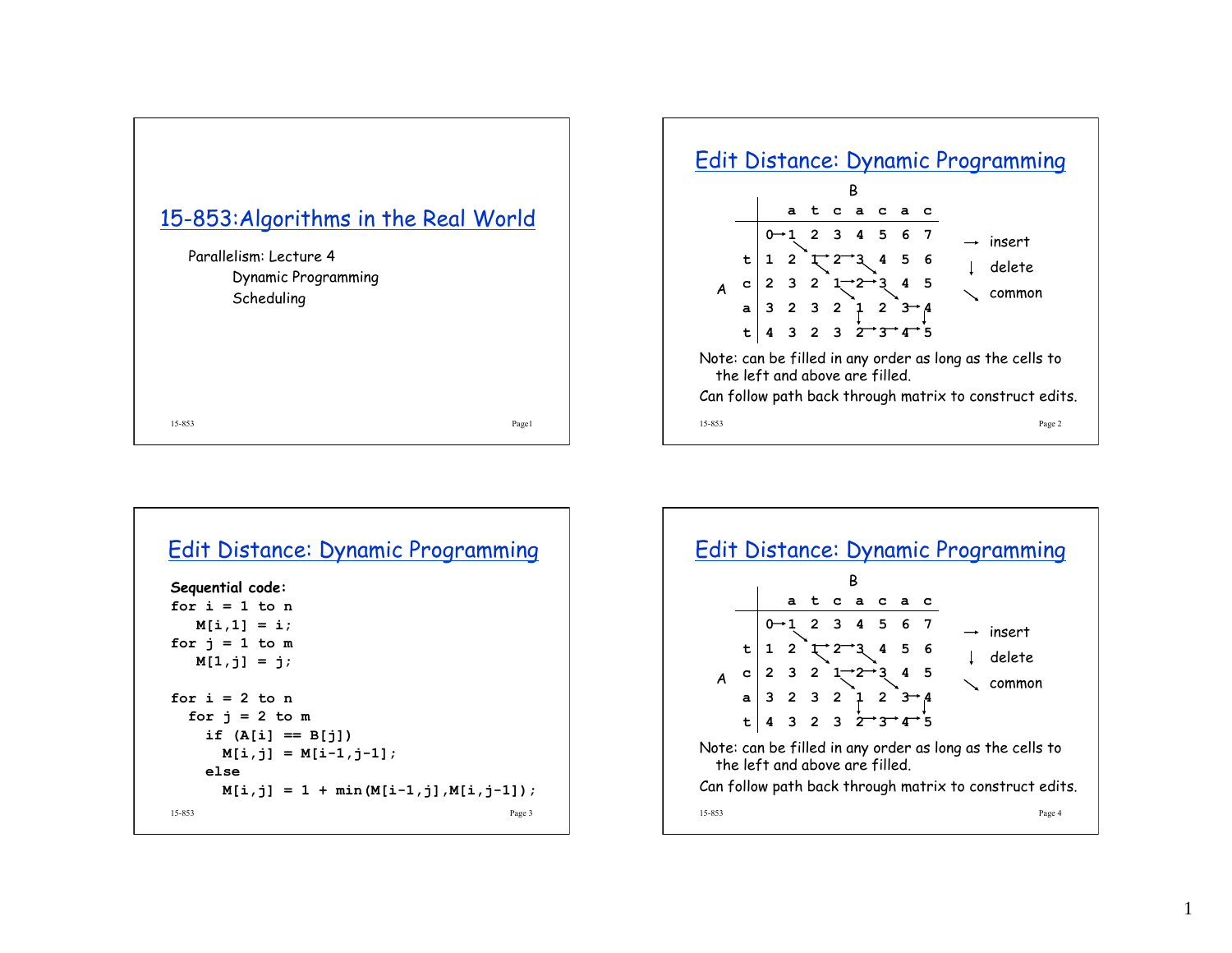

## Edit Distance: Dynamic Programming

```
Parallel code: 
for i = 1 to n : M[i, 1] = i;
for j = 1 to m : M[1, j] = j;
for k = 2 to n+m\texttt{istart} = \texttt{max}(2, k-m)iend = min(k, n)parallel for i = istart to iend 
     j = k-i+2 
    if (A[i] == B[i])M[i,j] = M[i-1,j-1]; else
```
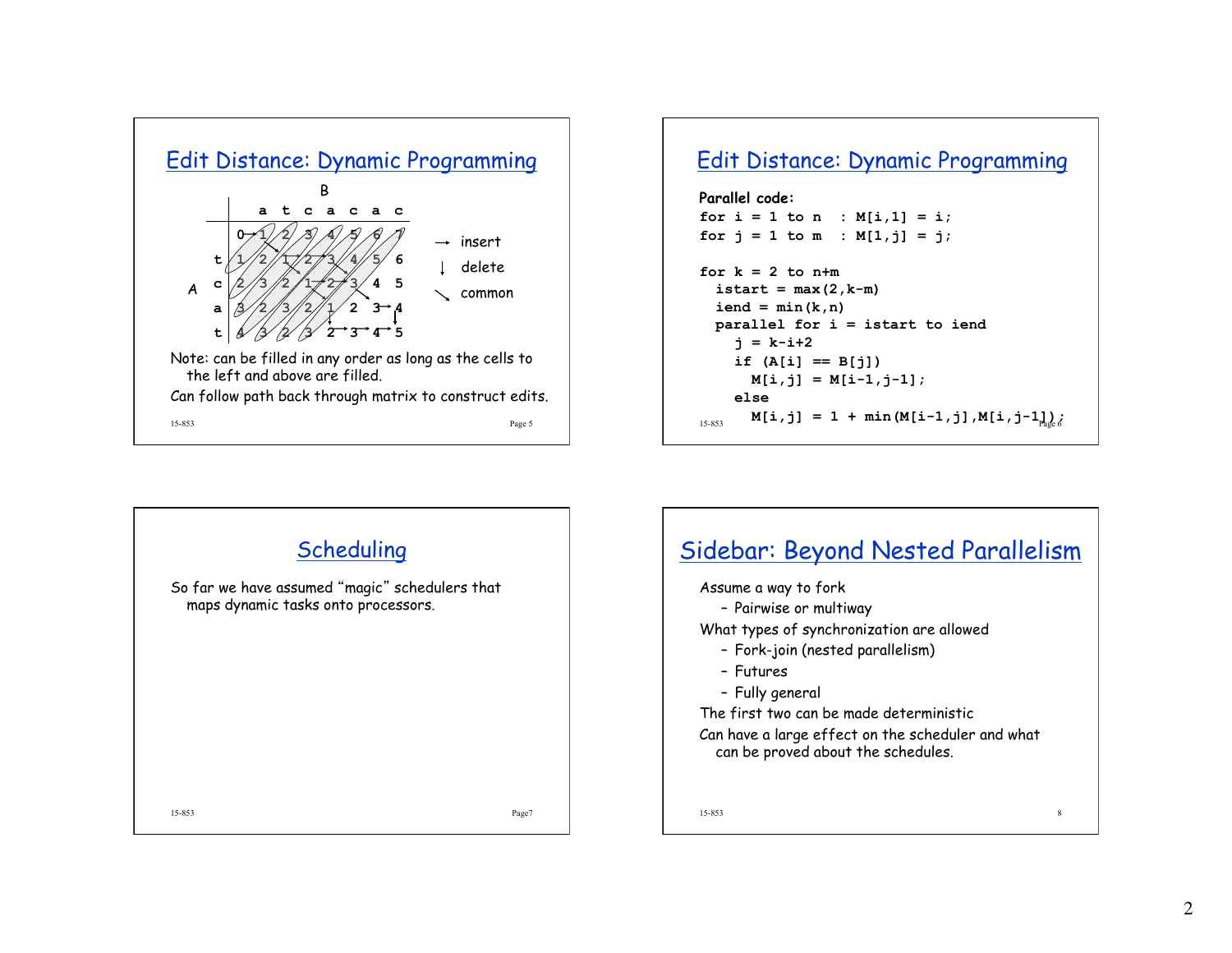





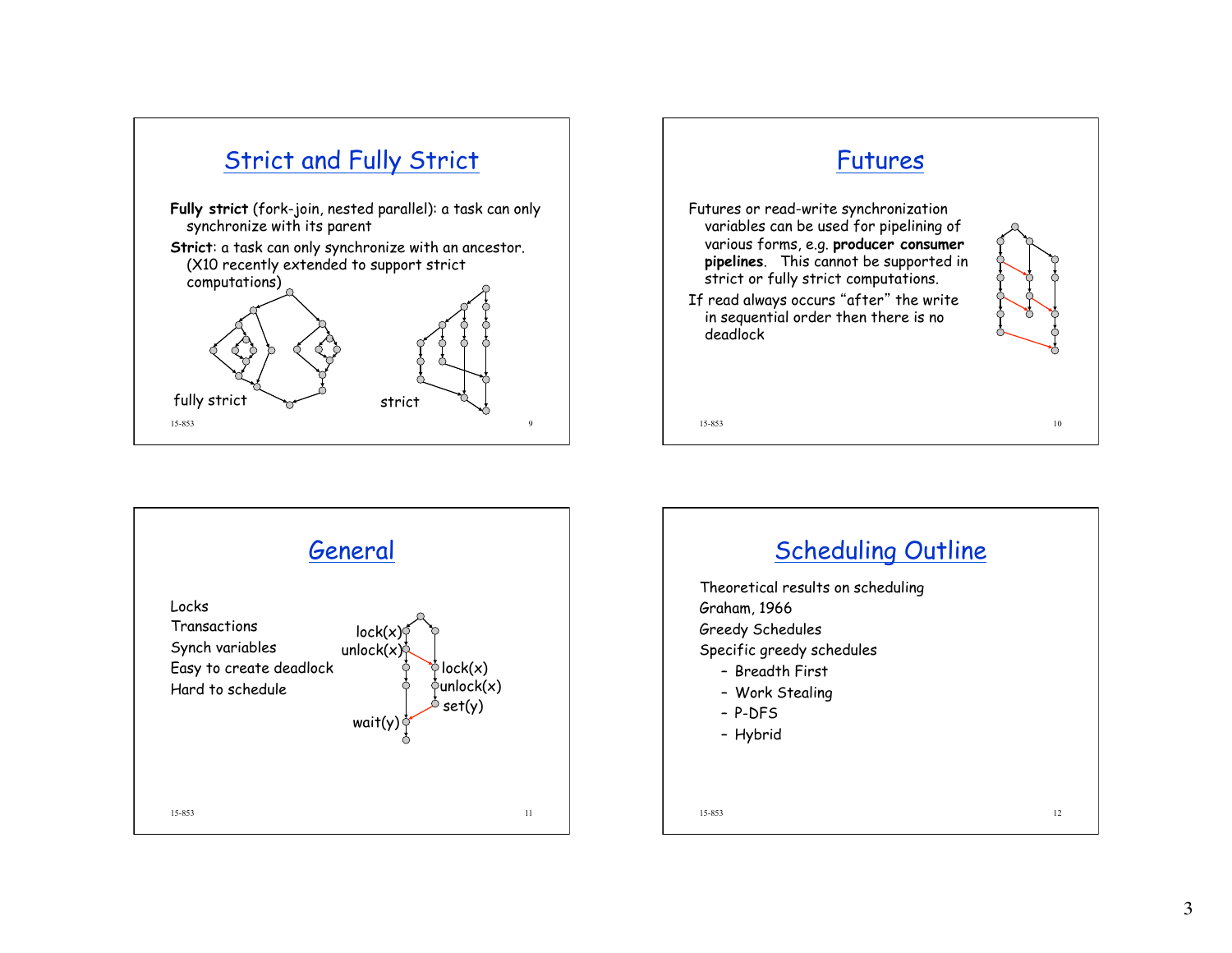





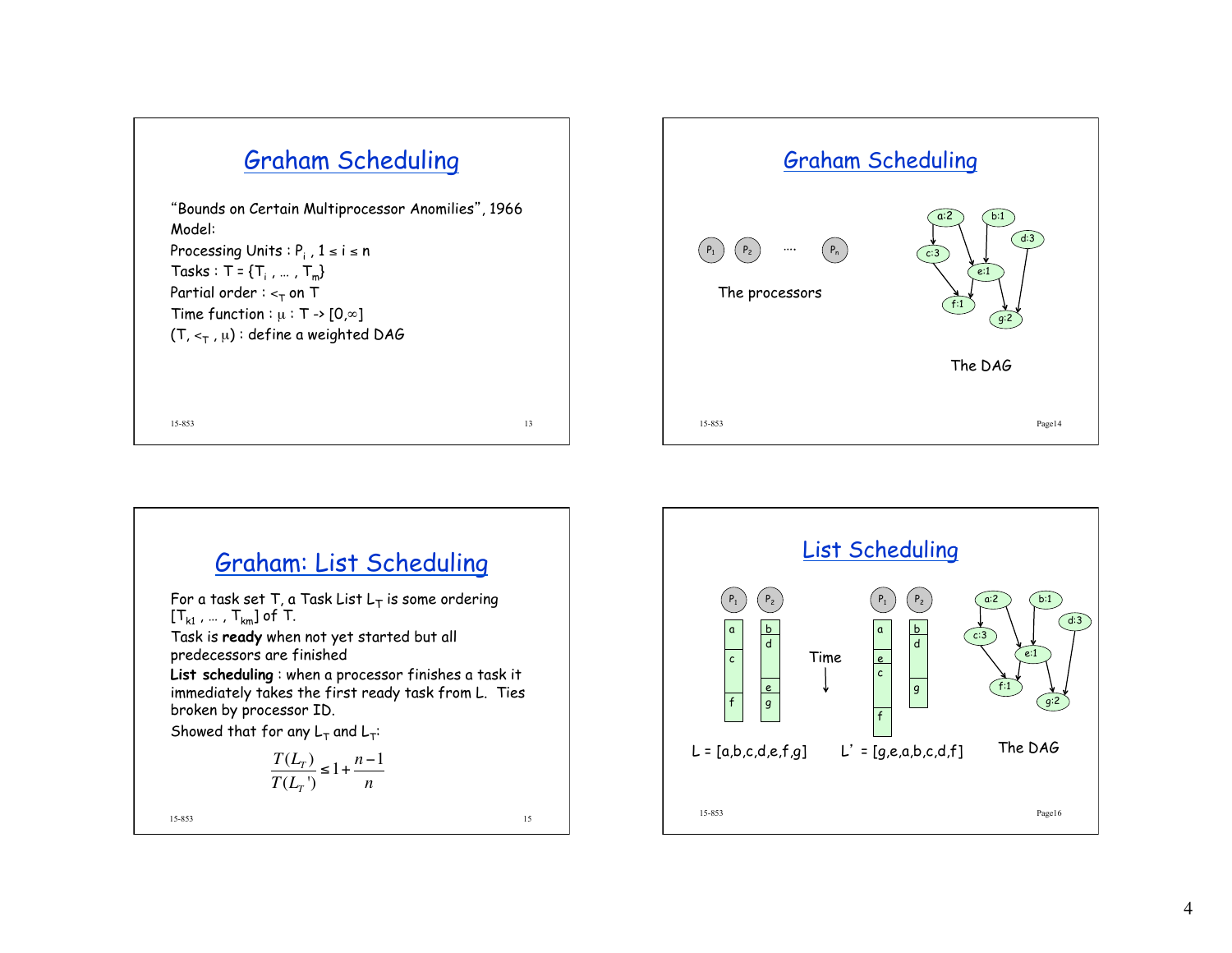

## Greedy Schedules

As schedule is *greedy* if a processor cannot sit idle when a task is ready.

List schedules are greedy. For any greedy schedule:

Efficiency =

\n
$$
\frac{W}{T_{P}} \ge \frac{PW}{W + D(P - 1)}
$$
\nParallel Time =

\n
$$
T_{P} < \frac{W}{P} + D
$$
\n15-853



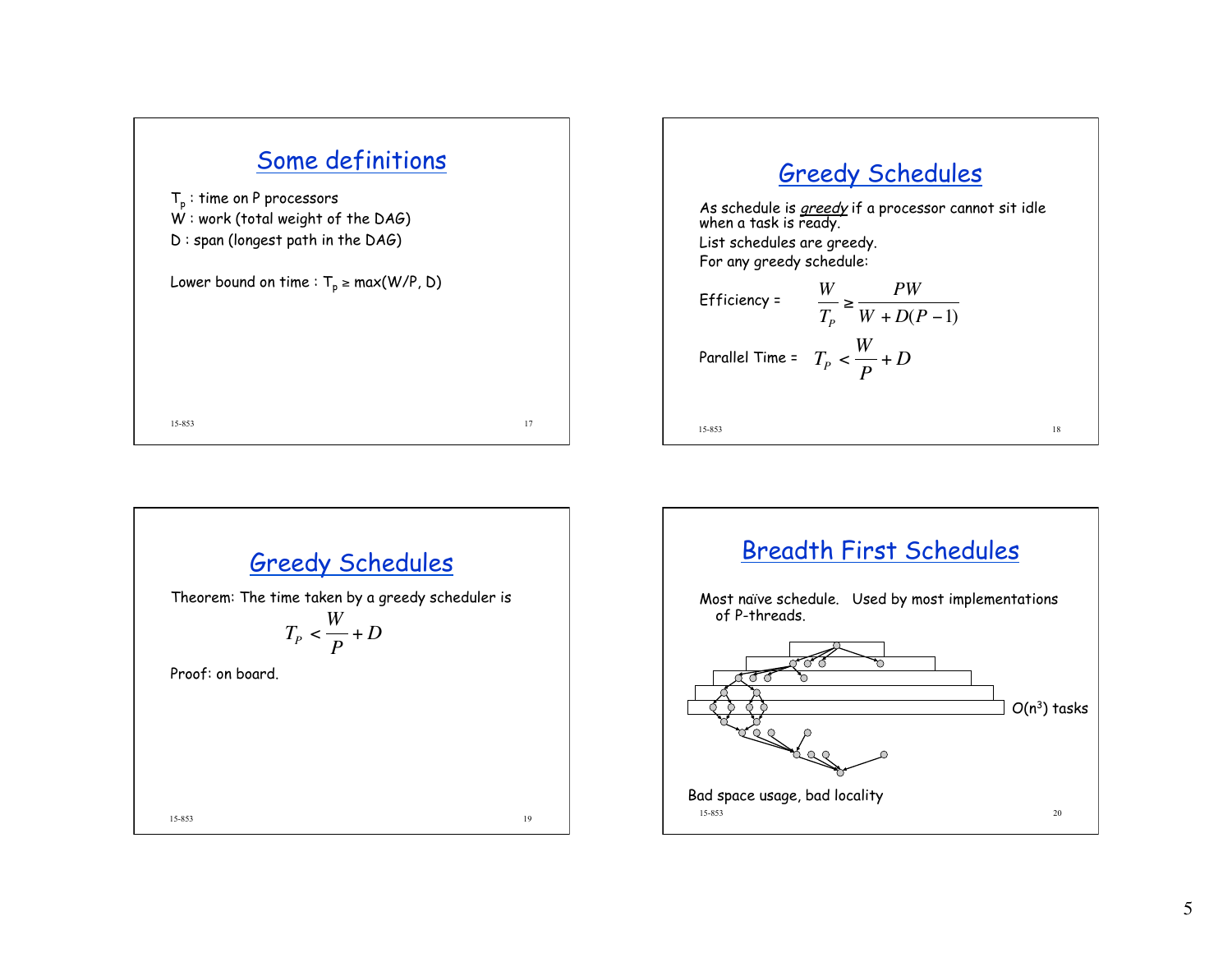



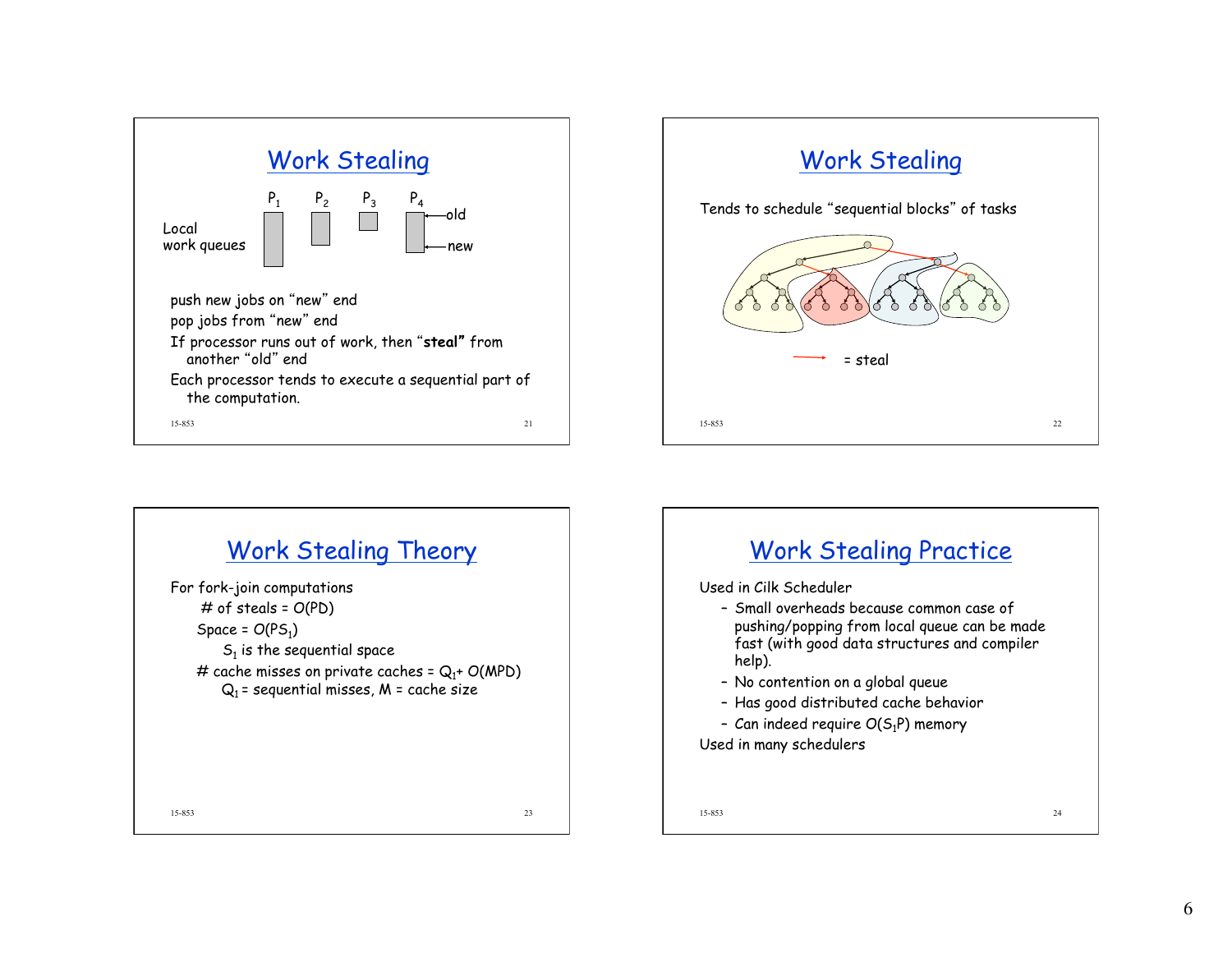